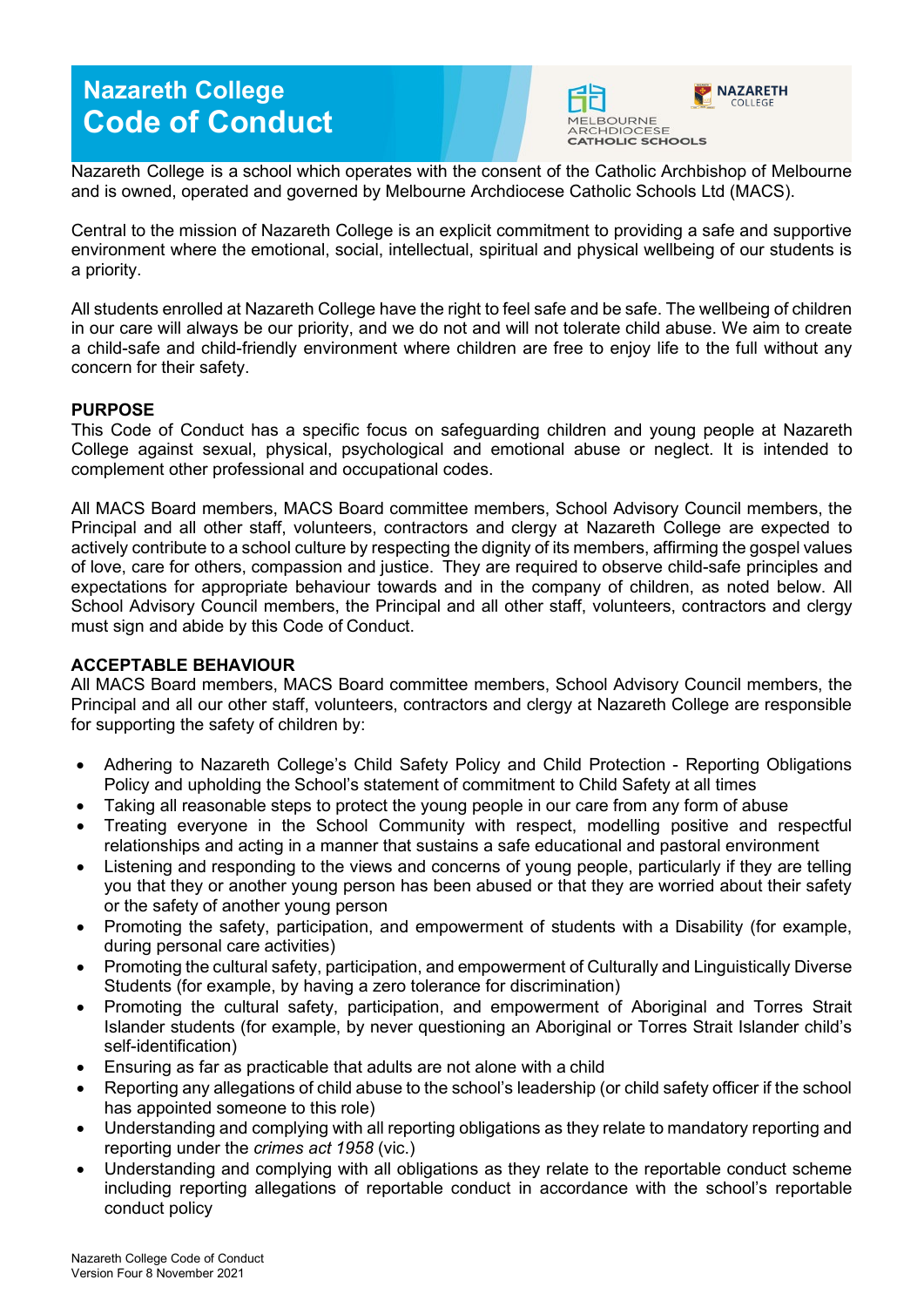- Reporting any child safety concerns to the school's leadership (or child safety officer if the school has appointed someone to this role)
- Ensuring as quickly as possible that the child is safe if an allegation of child abuse is made
- Reporting to the Victorian institute of teaching (vit) any charges, committals for trial or convictions in relation to a sexual office by a registered teacher, or specific allegations or concerns about a registered teacher.

## **UNACCEPTABLE BEHAVIOURS**

All MACS Board members, MACS Board committee members, School Advisory Council members, the Principal and all our other staff, volunteers, contractors and clergy at Nazareth College must not:

- Ignore or disregard any suspected or disclosed child abuse
- Develop any special relationships with children that could be seen as favouritism (for example, the offering of gifts or special treatment for specific children)
- Exhibit behaviours with children which may be construed as unnecessarily physical (for example, inappropriate sitting on laps)
- Put children at risk of abuse (for example, by locking doors)
- Initiate unnecessary physical contact with children or do things of a personal nature that a child can do for themselves (for example, toileting or changing clothes)
- Engage in open discussions of a mature or adult nature in the presence of children (for example, personal social activities)
- Use inappropriate language in the presence of children
- Express personal views on cultures, race or sexuality in the presence of children
- Discriminate against any child, including because of age, gender, race, culture, vulnerability, sexuality, ethnicity or disability
- Work with children while under the influence of alcohol or illegal drugs
- Have contact with a child or their family outside school without the school leadership's or child safety officer's (if the school has appointed someone to this role) knowledge and/or consent or the school governing authority's approval (for example, unauthorised after-hours tutoring, private instrumental/other lessons or sport coaching); accidental contact, such as seeing people in the street, is appropriate
- Have any online contact with a child (including by social media, email, instant messaging) or their family unless necessary (for example, providing families with enewsletters or assisting students with their schoolwork)
- Use any personal communication channels/devices such as a personal email account
- Exchange personal contact details such as phone numbers, social networking sites or email addresses
- Photograph or video a child without the consent of the parents, guardians or carers
- Consume alcohol or drugs at school or at school events in the presence of children.

## **TEACHERS**

Teachers are also required to abide by the principles relating to relationships with students as set out in the Victorian Teaching Profession's Code of Conduct published by the VIT. These principles include:

- Knowing their students well, respecting their individual differences and catering for their individual abilities
- Working to create an environment which promotes mutual respect
- Modelling and engaging in respectful and impartial language
- Protecting students from intimidation, embarrassment, humiliation and harm
- Respecting a student's privacy in sensitive matters
- Interacting with students without displaying bias or preference
- Not violating or compromising the unique position that a teacher holds of influence and trust in their relationship with students.

## **PSYCHOLOGISTS AND SCHOOL COUNSELLORS**

In their dealings with students, psychologists and school counsellors should also take into account their professional obligations as set out in a code of ethics or practice to which they are bound, including because of their membership of:

• The Australian Health Practitioner Regulation Agency